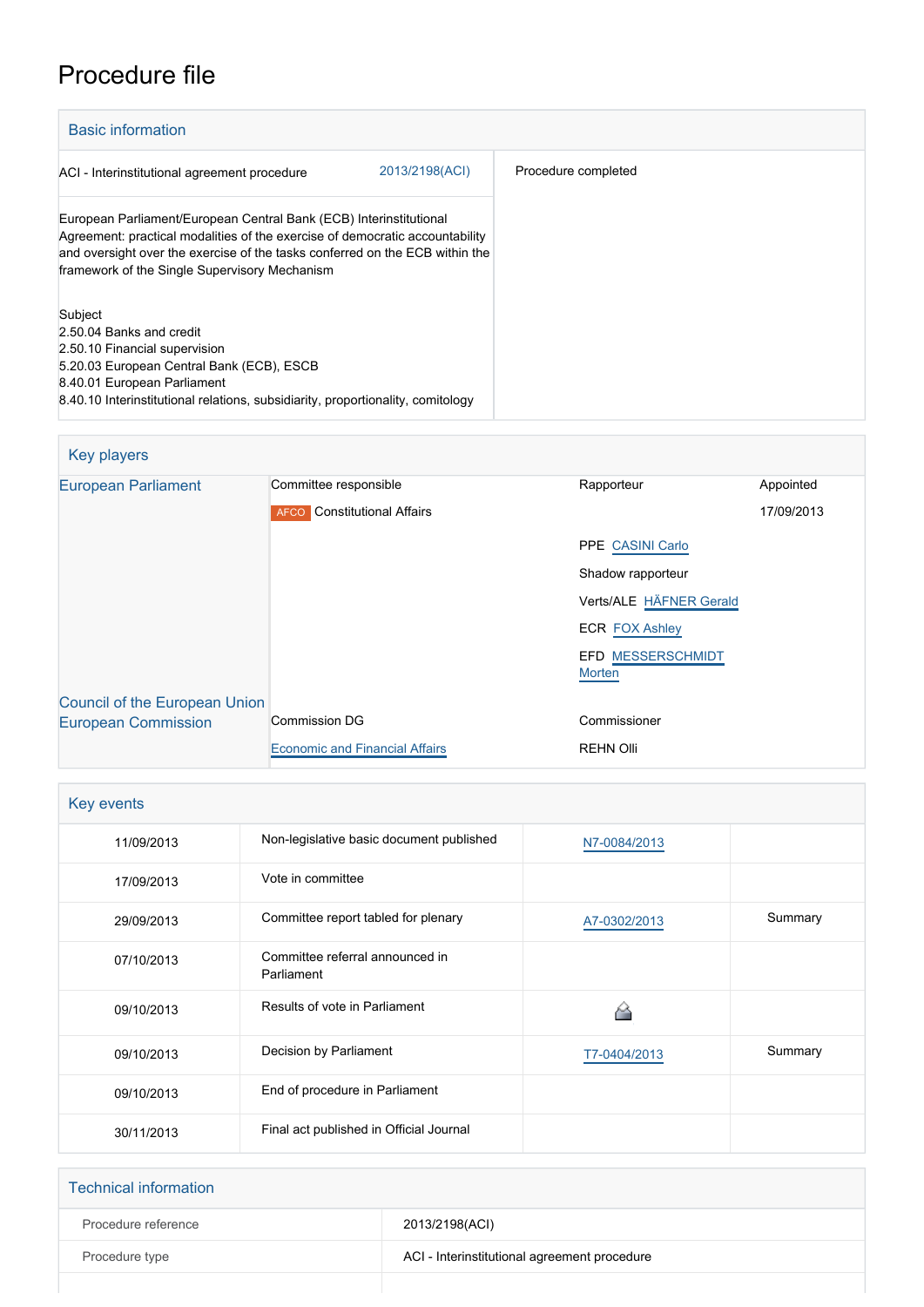| Procedure subtype          | Interinstitutional agreement |
|----------------------------|------------------------------|
| Legal basis                | Rules of Procedure EP 52-p1  |
| Other legal basis          | Rules of Procedure FP 159    |
| Stage reached in procedure | Procedure completed          |
| Committee dossier          | AFCO/7/13828                 |

| Documentation gateway                               |              |            |    |         |  |  |
|-----------------------------------------------------|--------------|------------|----|---------|--|--|
| Non-legislative basic document                      | N7-0084/2013 | 12/09/2013 | EC |         |  |  |
| Committee report tabled for plenary, single reading | A7-0302/2013 | 30/09/2013 | EP | Summary |  |  |
| Text adopted by Parliament, single reading          | T7-0404/2013 | 09/10/2013 | EP | Summary |  |  |

## Final act

Interinstitutional agreement 2013/694 [OJ L 320 30.11.2013, p. 0001](https://eur-lex.europa.eu/legal-content/EN/TXT/?uri=OJ:L:2013:320:TOC) Summary

## European Parliament/European Central Bank (ECB) Interinstitutional Agreement: practical modalities of the exercise of democratic accountability and oversight over the exercise of the tasks conferred on the ECB within the framework of the Single Supervisory Mechanism

The Committee on Constitutional Affairs adopted the report by Carlo CASINI (EPP, IT) on the conclusion of an Interinstitutional Agreement (IIA) between the European Parliament and the European Central Bank on the practical modalities of the exercise of democratic accountability and oversight over the exercise of the tasks conferred on the ECB within the framework of the Single Supervisory Mechanism.

On 12 September 2013, the European Parliament approved its position on the adoption of the Council Regulation conferring specific tasks on the European Central Bank concerning policies relating to the prudential supervision of credit institutions. This Regulation aims to confer on the European Central Bank (ECB) specific tasks concerning policies relating to the prudential supervision of credit institutions, with a view to contributing to the safety and soundness of credit institutions and the stability of the financial system within the European Union and each Member State participating in the Single Supervisory Mechanism (SSM).

A joint statement was made by the President of the European Parliament and the President of the ECB on the occasion of Parliaments vote on the adoption of the proposal for a regulation.

In the light of the Parliaments position and of this joint statement, the committee recommended the European Parliament to approve the conclusion of the Interinstitutional Agreement.

The agreement provides for close parliamentary monitoring of the performance of the ECBs supervisory tasks, through regular exchanges of views with the relevant parliamentary committee, oral discussions behind closed doors with the Bureau of the same committee and, ultimately, better access to information, including the non-confidential parts of the minutes of the supervisory board.

The agreement also guarantees full cooperation between the two institutions in any investigations. Lastly, the draft IIA provides for parliamentary control over the procedure for selecting the chair of the supervisory board.

European Parliament/European Central Bank (ECB) Interinstitutional Agreement: practical modalities of the exercise of democratic accountability and oversight over the exercise of the tasks conferred on the ECB within the framework of the Single Supervisory Mechanism

The European Parliament decided to approve the conclusion of an Interinstitutional Agreement between the European Parliament and the European Central Bank on the practical modalities of the exercise of democratic accountability and oversight over the exercise of the tasks conferred on the ECB within the framework of the Single Supervisory Mechanism.

This decision follows the [position adopted by Parliament on 12 September 2013](http://www.europarl.europa.eu/oeil/popups/ficheprocedure.do?reference=2012/0242(CNS)&l=en) with a view to the adoption of a Council regulation conferring specific tasks on the European Central Bank concerning policies relating to the prudential supervision of credit institutions[\(.](http://www.europarl.europa.eu/sides/getDoc.do?pubRef=-//EP//TEXT+TA+P7-TA-2013-0404+0+DOC+XML+V0//EN&language=EN#def_1_1)

The draft Interinstitutional Agreement provided in particular for strong parliamentary oversight of the ECBs supervisory tasks through regular exchanges of views with Parliament's responsible committee, confidential oral discussions with the Bureau of that committee, and further access to information including to a record of proceedings of the Supervisory Board. ECB cooperation with the European Parliament in the framework of its investigations is also ensured.

Lastly, the draft IIA specified the parliamentary involvement in the selection procedure of the Chair of the Supervisory Board.